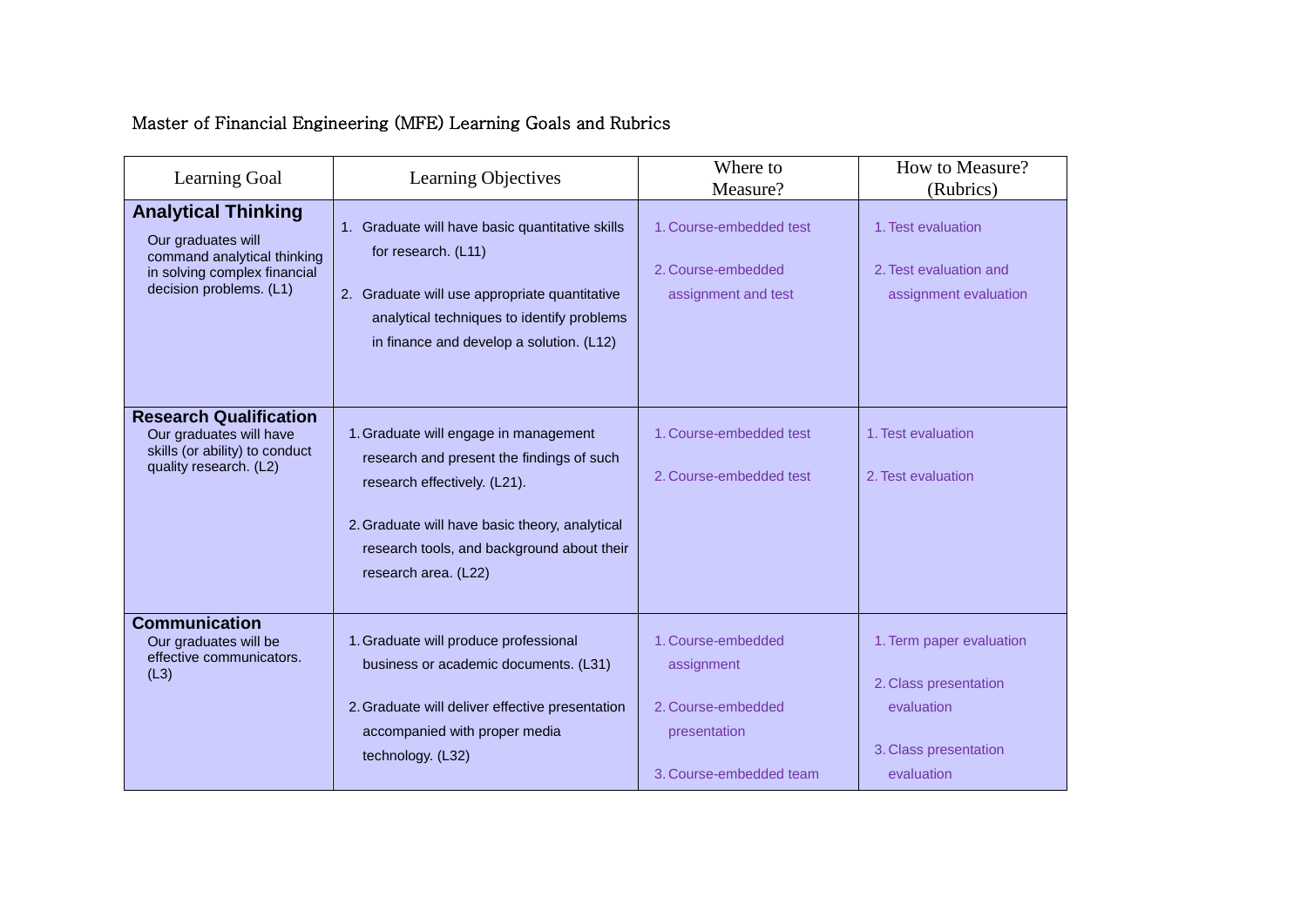|                                                                                    | 3. Graduate will demonstrate effective<br>interpersonal communication in a team<br>setting. (L33)                                                                                                                                             | project                                                                                 |                                                                                |
|------------------------------------------------------------------------------------|-----------------------------------------------------------------------------------------------------------------------------------------------------------------------------------------------------------------------------------------------|-----------------------------------------------------------------------------------------|--------------------------------------------------------------------------------|
| <b>Global perspective</b><br>Our graduates will have a<br>global perspective. (L4) | 1. Graduate will understand global business<br>issues and relate current issues to<br>emerging business opportunities. (L41)<br>2. Graduate will take command of global<br>financial markets in business English or<br>other languages. (L42) | 1. Course-embedded<br>assignment<br>2. Class participation and Test<br>(OPI) evaluation | 1. Test evaluation<br>2. Class participation<br>evaluation & OPI<br>evaluation |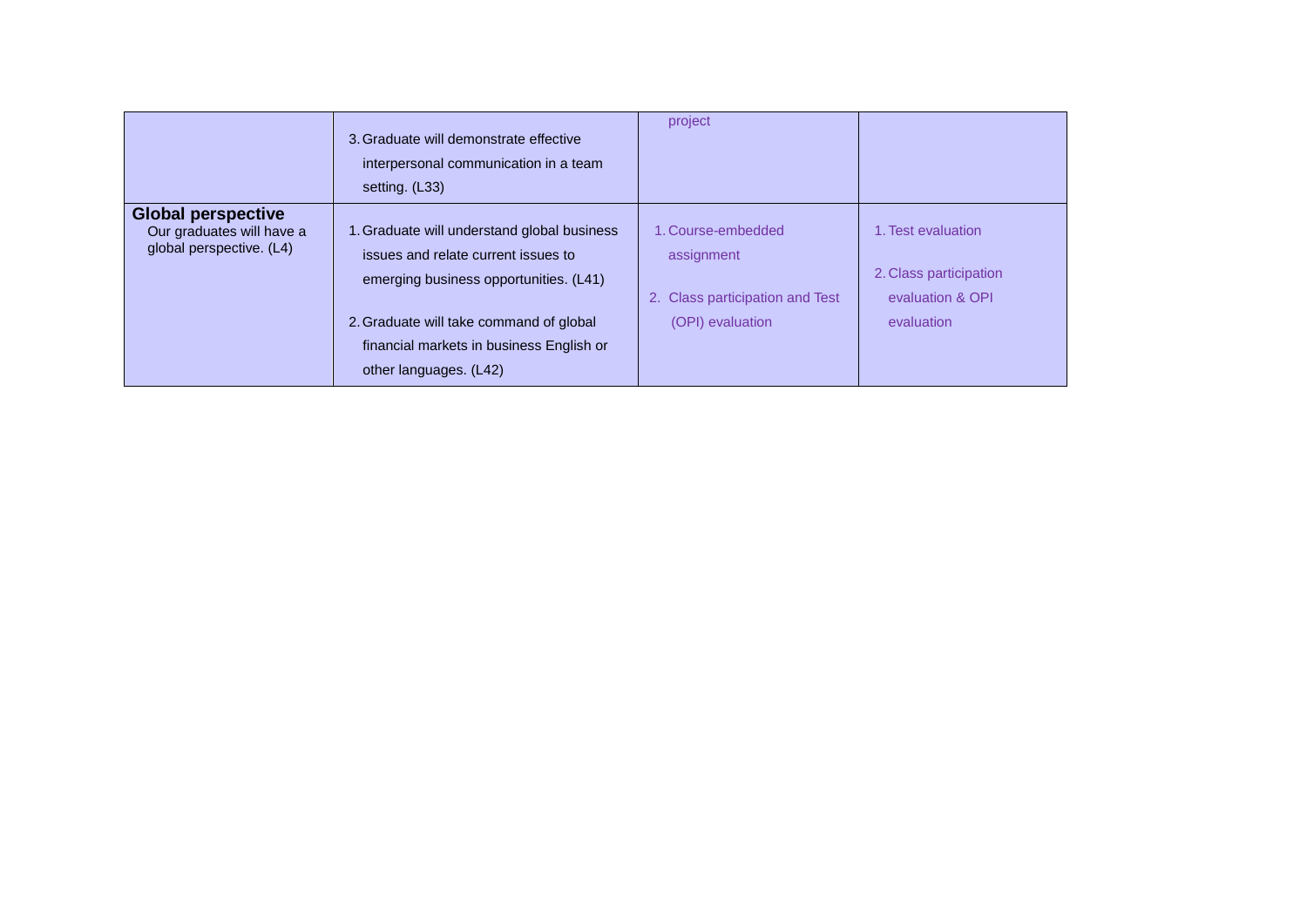#### **APPENDIX 1. Rubrics for MFE Assessment**

Rubrics to assess achievements of learning objectives

#### **L1. Analytical Thinking: Our graduates will command analytical thinking in solving complex financial decision problems.**

L11. Graduate will have basic quantitative skills for research

| <b>Traits</b>     | Performance Levels                                                                                  |                                                                                                  |                                                                                                |  |  |  |  |
|-------------------|-----------------------------------------------------------------------------------------------------|--------------------------------------------------------------------------------------------------|------------------------------------------------------------------------------------------------|--|--|--|--|
|                   | 1 (Fails to Meet Expectations)                                                                      | 2 (Meets Expectations)                                                                           | 3 (Exceeds Expectations)                                                                       |  |  |  |  |
| Logic<br>and      | Arguments are poorly organized, do not flow                                                         | Most but not all of the arguments are well                                                       | All arguments are well organized, flow                                                         |  |  |  |  |
| organization      | well, and are hard to follow.                                                                       | organized, flow logically, and are easy to follow.                                               | logically, and are easy to follow.                                                             |  |  |  |  |
| 2. Identification | Neglects to identify case issues; recounts facts                                                    | Clearly identifies the key issues in the case and                                                | Develops a well-integrated statement of the                                                    |  |  |  |  |
| of research       | of case with little analysis                                                                        | demonstrates understanding of the research<br><i>issues</i>                                      | complex research issues                                                                        |  |  |  |  |
| problems          |                                                                                                     |                                                                                                  |                                                                                                |  |  |  |  |
| 3. Effective      | No literature or used of inappropriate web-based<br>sources; sources are not come from professional | Uses more than one research source but                                                           | Uses multiple research sources and makes<br>effective use of current and reliable information; |  |  |  |  |
| literature        | literature; sources are not current and/or                                                          | demonstrates no attempt to incorporate current<br>information; most sources are authoritative or | sources are authoritative or come from the                                                     |  |  |  |  |
| search skills     | relevant.                                                                                           | come from professional literature; sources are<br>generally current and relevant.                | professional literature; includes current relevant<br>sources.                                 |  |  |  |  |
| 4. Application of | Misuses quantitative analysis tools, concepts,                                                      | Appropriately quantitative analysis tools,                                                       | Shows strong understanding and application of                                                  |  |  |  |  |
| quantitative      | and techniques                                                                                      | concepts, and techniques                                                                         | quantitative analysis tools, concepts, and<br>techniques                                       |  |  |  |  |
| tools             |                                                                                                     |                                                                                                  |                                                                                                |  |  |  |  |
| 5.<br>Consistent  | No or very weak connection between analysis                                                         | Reasonable connection between analysis and                                                       | Very strong connection between analysis and                                                    |  |  |  |  |
| conclusions       | and conclusions                                                                                     | conclusions; there may be minor inconsistencies                                                  | conclusions; there are no inconsistencies.                                                     |  |  |  |  |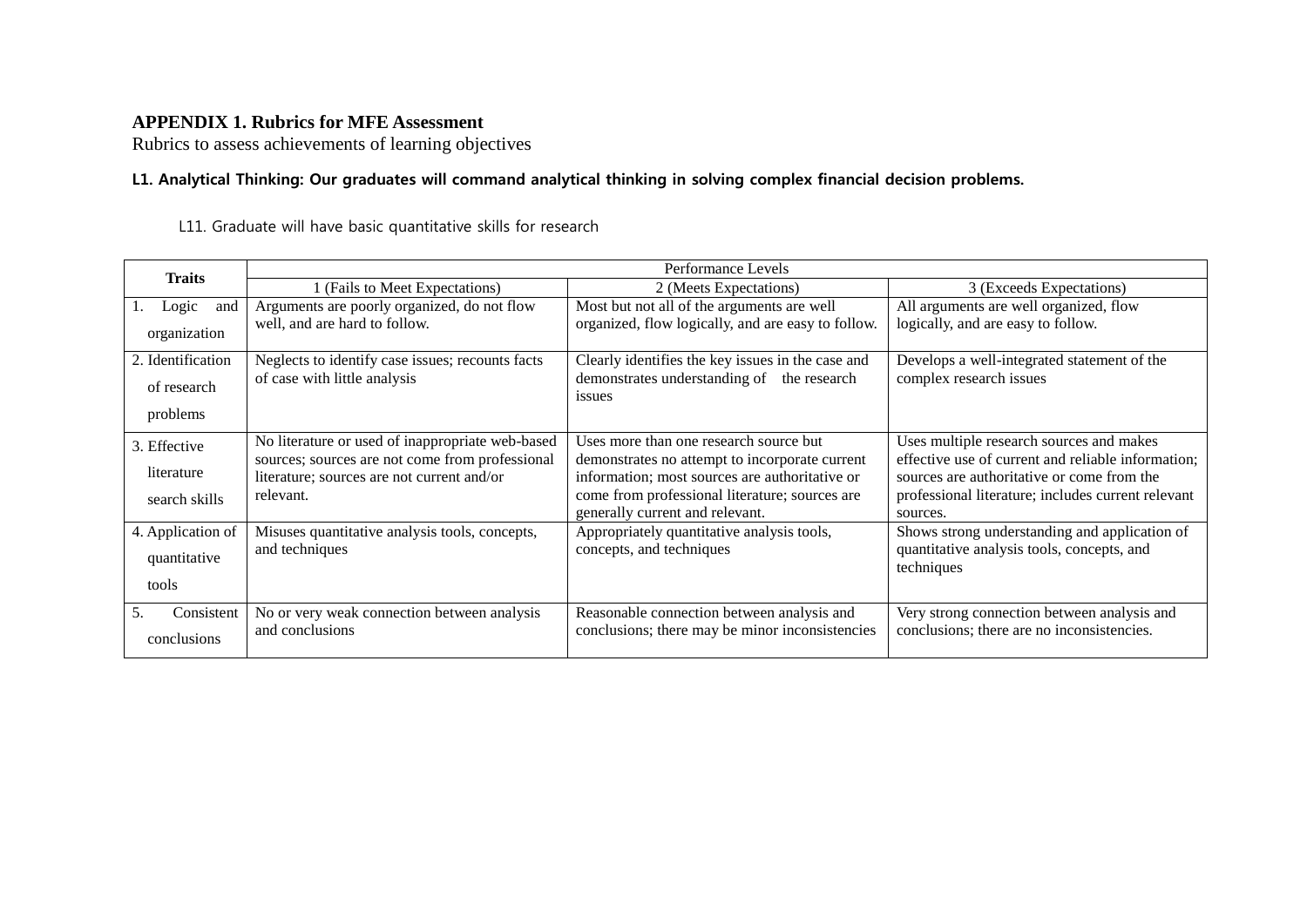| <b>Traits</b>                                      | Performance Levels                         |                                               |                                                  |  |  |  |  |
|----------------------------------------------------|--------------------------------------------|-----------------------------------------------|--------------------------------------------------|--|--|--|--|
|                                                    | 1 (Fails to Meet Expectations)             | 2 (Meets Expectations)                        | 3 (Exceeds Expectations)                         |  |  |  |  |
|                                                    | Shows little understanding of              | Shows solid understanding of quantitative     | Shows through grasp of quantitative              |  |  |  |  |
| 1. Quantitative knowledge                          | quantitative knowledge                     | knowledge                                     | knowledge                                        |  |  |  |  |
|                                                    | Misuses quantitative analysis tools,       | Appropriately quantitative analysis tools,    | Shows strong understanding and application       |  |  |  |  |
| 2. Application of quantitative<br>analytical Tools | concepts, and techniques                   | concepts, and techniques                      | of quantitative analysis tools, concepts, and    |  |  |  |  |
|                                                    |                                            |                                               | techniques                                       |  |  |  |  |
|                                                    | Fails to incorporate financials into case  | Shows knowledge of ratios and trend           | Applies ratios and trend analysis to develop     |  |  |  |  |
| 3. Application of financial                        | analysis or shows only limited attempts    | analysis; demonstrates understanding of       | sound judgments about company situation          |  |  |  |  |
| analysis                                           | to understand financials                   | firm's financial standing                     | and prospects; presents financial analysis       |  |  |  |  |
|                                                    |                                            |                                               | professionally                                   |  |  |  |  |
| 4. Identification of case                          | Neglects to identify case issues; recounts | Clearly identifies the key issues in the case | Develops a well-integrated statement of the      |  |  |  |  |
|                                                    | facts of case with little analysis         | and demonstrates understanding of             | complex issues of the case and demonstrates      |  |  |  |  |
| problems/issues                                    |                                            | company's decision situation                  | understanding of situation                       |  |  |  |  |
|                                                    | Identifies weak or infeasible alternatives | Generates 2 or 3 feasible alternatives for    | Develops 2 or 3 insightful alternatives for      |  |  |  |  |
| 5. Generation of alternatives                      | with little attention to case issues       | resolving the key issues of the case          | resolving the issues; offers specificity and     |  |  |  |  |
|                                                    |                                            |                                               | originality                                      |  |  |  |  |
|                                                    | Offers weak recommendations or pays        | Provides well-reasoned recommendations        | Integrates alternatives into a well-developed    |  |  |  |  |
| 6. Recommendations                                 | little attention to addressing case issues | that follow from the preceding analysis and   | action plan; offers specificity, priorities, and |  |  |  |  |
|                                                    |                                            | clearly address case issues; no surprises     | sequencing of actions                            |  |  |  |  |
| 7. Solutions                                       | Shows little attention to presenting sound | Provides good arguments backed up with        | Provides strong rationale and convincing         |  |  |  |  |
|                                                    | arguments or backing up ideas with         | quantitative knowledge, analysis, and         | arguments backed up with                         |  |  |  |  |
|                                                    | analysis; offers "I think" statements      | persuasive rationale                          | quantitative knowledge, analysis, and            |  |  |  |  |
|                                                    |                                            |                                               | persuasive rationale                             |  |  |  |  |

L12. Graduate will use appropriate quantitative analytical techniques to identify problems in finance and develop a solution.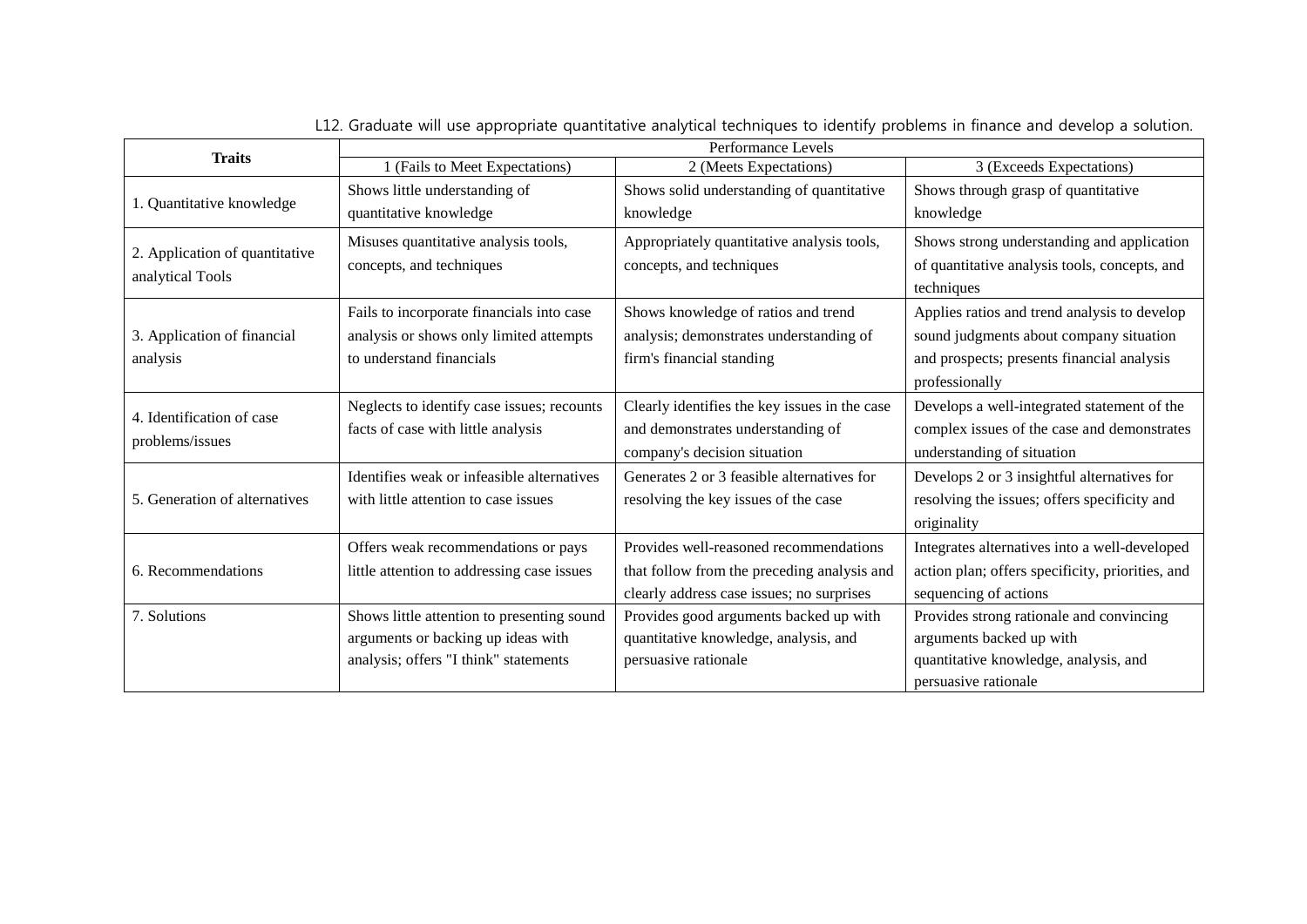### **L2. Research Qualification: Our graduates will have skills (or ability) to conduct quality research.**

L21. Graduate will engage in management research and present the findings of such research effectively.

| <b>Traits</b>                                                    | <b>Performance Levels</b>                                    |                                                         |                                                                                                  |  |  |  |
|------------------------------------------------------------------|--------------------------------------------------------------|---------------------------------------------------------|--------------------------------------------------------------------------------------------------|--|--|--|
|                                                                  | 1 (Fails to Meet Expectations)                               | 2 (Meets Expectations)                                  | 3 (Exceeds Expectations)                                                                         |  |  |  |
| 1. Preparation:<br>"fact finding"                                | No significant research                                      | At least 3 sources of relevant research                 | Research that goes beyond "literal" categories into<br>"lateral" for points of comparison        |  |  |  |
| 2. Preparation:<br>"problem/objective<br>finding"                | No clear cut problem or objective<br>identified              | A problem identified but no or only<br>vague objectives | All problems clearly stated and multiple objectives<br>prioritized toward solution opportunities |  |  |  |
| 3. Incubation:<br>"idea finding"                                 | Not many ideas generated with little<br>novelty or diversity | Good number of ideas but not overly<br>novel or diverse | Many ideas of a diverse nature                                                                   |  |  |  |
| 4. Illumination:<br>"solution finding"                           | Selection fails to meet objective(s)                         | Selection solves problem stated in main<br>objective    | Selection meets all objectives/maximizes solutions to all<br>problems                            |  |  |  |
| 5. Verification:<br>"acceptance"<br>finding"<br>(idea is proven) | Not a successful solution                                    | Minimally successful (modification or<br>improvement)   | Highly successful solution (uniquely creative)                                                   |  |  |  |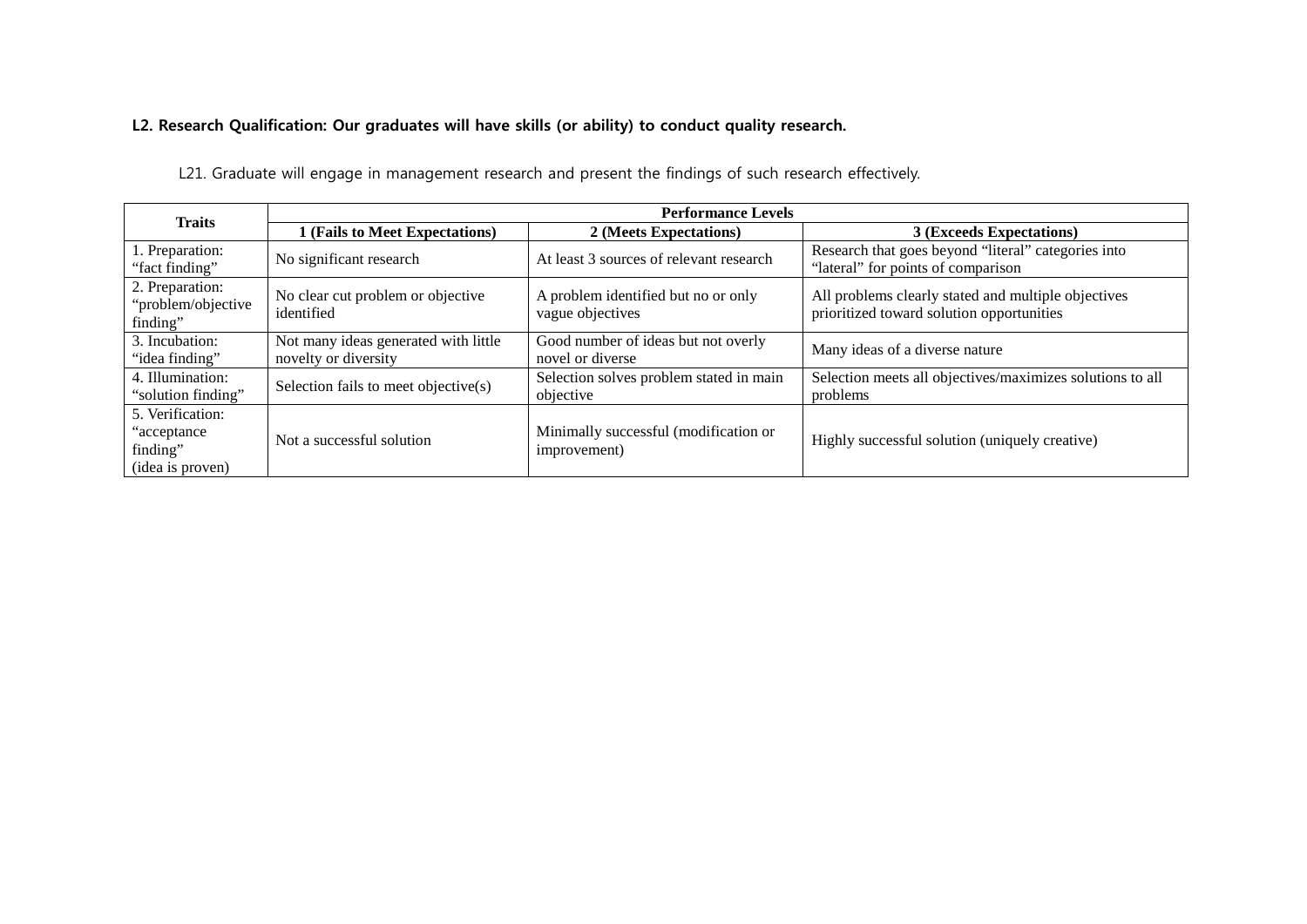L22. Graduate will have basic theory, analytical research tools, and background about their research area.

| <b>Traits</b>                                                                   | Performance Levels                                                                                                             |                                                                                                                            |                                                                                                               |  |  |  |  |
|---------------------------------------------------------------------------------|--------------------------------------------------------------------------------------------------------------------------------|----------------------------------------------------------------------------------------------------------------------------|---------------------------------------------------------------------------------------------------------------|--|--|--|--|
|                                                                                 | 1 (Fail to expectations)                                                                                                       | 2 (Meets Expectations)                                                                                                     | 3 (Exceed Expectations)                                                                                       |  |  |  |  |
| Understanding<br>Theory.                                                        | · Misunderstands or superficially understands<br>assumptions, motivations, justifications and<br>implications of basic theory. | Understands most but not all aspects of basic<br>theory.                                                                   | Correctly understands all aspects of basic<br>theory.                                                         |  |  |  |  |
| 2. Application<br>of Theory                                                     | · Derivation or application of theory is not<br>strong enough to support research arguments.                                   | Derivation or application of theory supports<br>research arguments, but with some logical gap<br>or unnatural assumptions. | Derivation or application of theory strongly<br>supports research arguments.                                  |  |  |  |  |
| 3. Proper use of<br>effective<br>research tools.                                | Methods and tools used for research is<br>irrelevant with research arguments.                                                  | Methods and tools used for research is<br>relevant with research arguments. But there is<br>a room for improvement.        | tools used for research is<br><b>Methods</b><br>and<br>perfectly adequate to address a research<br>arguments. |  |  |  |  |
| 4.<br>Understanding<br>currently<br>important issues<br>research<br>on<br>area. | · Has no knowledge of currently important or<br>actively discussed topics in their research<br>area.                           | Has some knowledge of currently important<br>or actively discussed topics in their research<br>area.                       | Fully aware of currently important or actively<br>discussed topics in their research area.                    |  |  |  |  |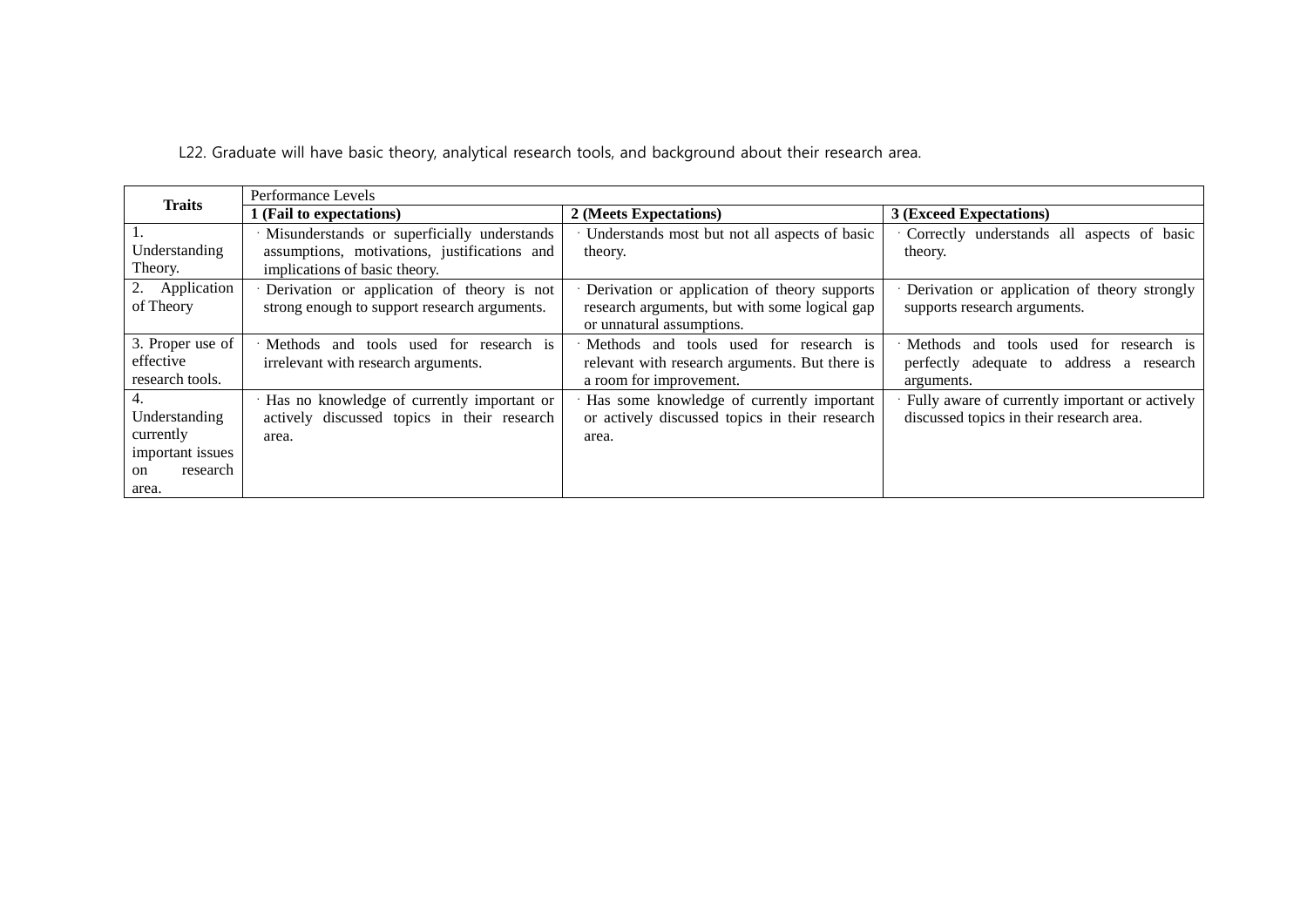### **L3: Communication: our graduates will be effective communicators.**

L31. Graduate will produce professional business documents.

| <b>Traits</b>                            | Performance Levels                                                                                                                                              |                                                                                                                                                                                                                                                                                                     |                                                                                                                                                                                                                                         |  |  |  |  |
|------------------------------------------|-----------------------------------------------------------------------------------------------------------------------------------------------------------------|-----------------------------------------------------------------------------------------------------------------------------------------------------------------------------------------------------------------------------------------------------------------------------------------------------|-----------------------------------------------------------------------------------------------------------------------------------------------------------------------------------------------------------------------------------------|--|--|--|--|
|                                          | 1 (Fails to Meet Expectations)                                                                                                                                  | 2 (Meets Expectations)                                                                                                                                                                                                                                                                              | 3 (Exceeds Expectations)                                                                                                                                                                                                                |  |  |  |  |
| 1. Clear introduction and                | No or unclear introduction, and absence of                                                                                                                      | Provides an introduction, present some but                                                                                                                                                                                                                                                          | Provides a coherent introduction and                                                                                                                                                                                                    |  |  |  |  |
| background                               | background information.                                                                                                                                         | not all of the key background information.                                                                                                                                                                                                                                                          | addresses key background issues effectively.                                                                                                                                                                                            |  |  |  |  |
| 2. Discipline-related                    | Discipline-specific concepts and issues are                                                                                                                     | Appropriately addresses most of the key                                                                                                                                                                                                                                                             | Appropriately addresses all key discipline-                                                                                                                                                                                             |  |  |  |  |
| concepts and issues                      | not identified or they are identified<br>inappropriately.                                                                                                       | discipline-specific concepts and issues but<br>omits or identifies a few of the minor ones.                                                                                                                                                                                                         | specific concepts and issues and most of the<br>minor ones.                                                                                                                                                                             |  |  |  |  |
| 3. Internally consistent                 | Arguments are inconsistent, different parts                                                                                                                     | Most arguments are consistent, and most                                                                                                                                                                                                                                                             | Arguments presented in the paper are                                                                                                                                                                                                    |  |  |  |  |
| arguments                                | of the paper do not relate well to each other<br>and are inconsistent.                                                                                          | parts of the paper are integrated and<br>consistent.                                                                                                                                                                                                                                                | consistent and the different parts of the<br>paper are well integrated and consistent.                                                                                                                                                  |  |  |  |  |
| 4. Logic and organization                | Arguments are poorly organized, do not<br>flow well, and are hard to follow.                                                                                    | Most but not all of the arguments are well<br>organized, flow logically, and are easy to<br>follow.                                                                                                                                                                                                 | All arguments are well organized, flow<br>logically, and are easy to follow.                                                                                                                                                            |  |  |  |  |
| 5 Consistent conclusions                 | No or very weak connection between<br>analysis and conclusions                                                                                                  | Reasonable connection between analysis<br>and conclusions; there may be minor<br>inconsistencies                                                                                                                                                                                                    | Very strong connection between analysis<br>and conclusions; there are no<br>inconsistencies.                                                                                                                                            |  |  |  |  |
| 6. Style and grammar                     | Numerous spelling errors; inappropriate<br>grammar, sentence structure, and<br>paragraphing used throughout the document.                                       | Few spelling errors, generally appropriate<br>grammar, sentence structure, and<br>paragraphing.                                                                                                                                                                                                     | No or very minimal spelling, grammar,<br>sentence structure, and paragraphing errors.                                                                                                                                                   |  |  |  |  |
| 7. Effective literature search<br>skills | No literature or used of inappropriate web-<br>based sources; sources are not come from<br>professional literature; sources are not<br>current and/or relevant. | Uses more than one research source but<br>demonstrates no attempt to incorporate<br>current information; most sources are<br>authoritative or come from professional<br>literature; sources are generally current and<br>relevant.                                                                  | Uses multiple research sources and makes<br>effective use of current and reliable<br>information; sources are authoritative or<br>come from the professional literature;<br>includes current relevant sources.                          |  |  |  |  |
| 8. Documents sources                     | No or inconsistent references; evidence of<br>plagiarism.                                                                                                       | Generally includes appropriate citations<br>within the document and lists references at<br>the end of the documents; references are<br>generally usable but may not contain the full<br>bibliographic information; citations and<br>references are generally consistent<br>throughout the documents | Includes appropriate citations within the<br>documents and lists references that include<br>full bibliographic information for each<br>citation in the document; citations and<br>references are consistent throughout the<br>document. |  |  |  |  |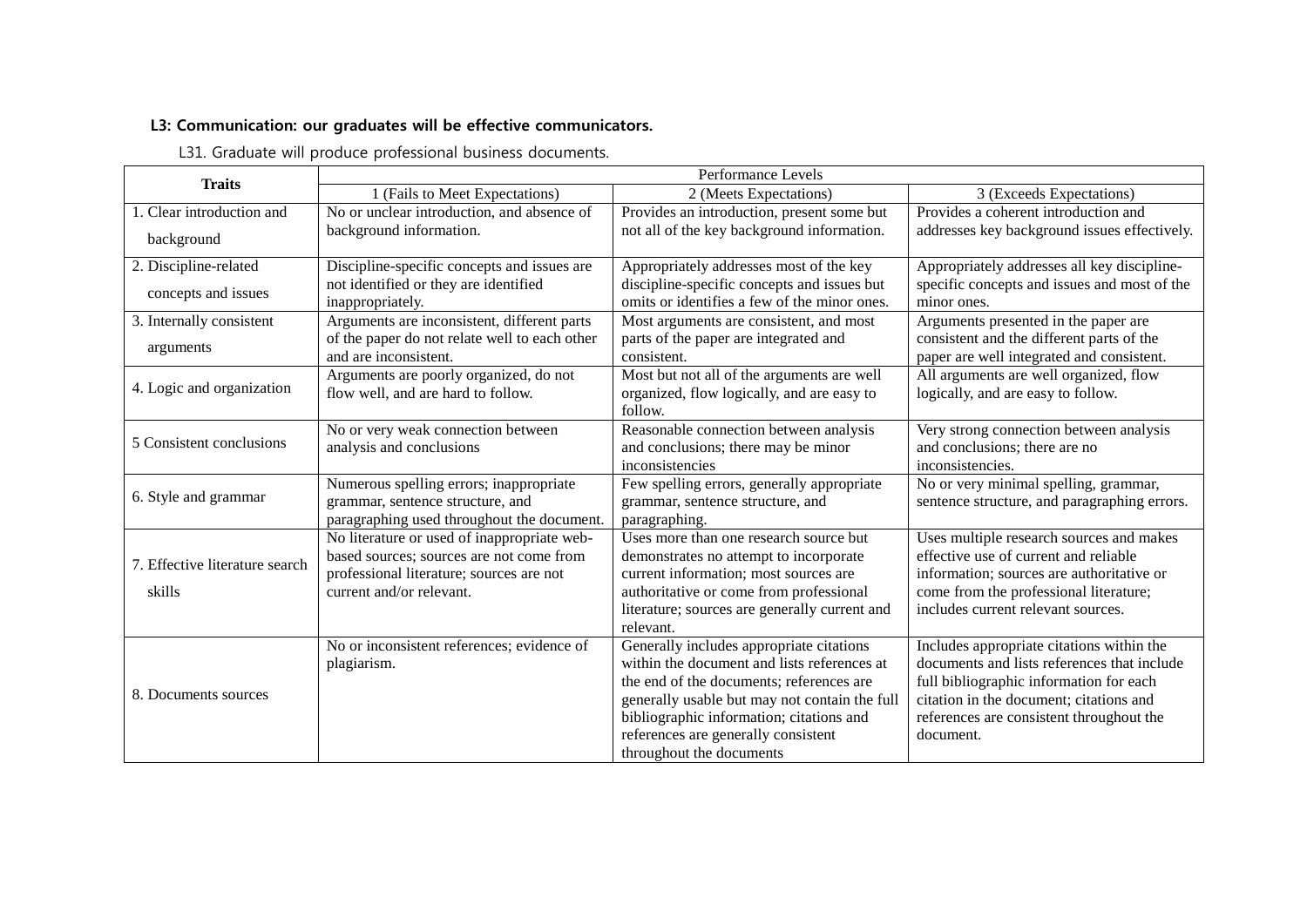|                                                | Performance Levels                                                                                                                           |                                                                                                                                 |                                                                                                                                                        |  |  |  |
|------------------------------------------------|----------------------------------------------------------------------------------------------------------------------------------------------|---------------------------------------------------------------------------------------------------------------------------------|--------------------------------------------------------------------------------------------------------------------------------------------------------|--|--|--|
| <b>Traits</b>                                  | 1 (Fails to Meet Expectations)                                                                                                               | 2 (Meets Expectations)                                                                                                          | 3 (Exceeds Expectations)                                                                                                                               |  |  |  |
|                                                |                                                                                                                                              | Has opening statement relevant to topic, and                                                                                    | Has a clear opening statement that catches                                                                                                             |  |  |  |
|                                                | irrelevant<br>opening<br>statement<br><b>or</b><br>No                                                                                        | gives outline of speech; mostly organized                                                                                       | audience's interest and gives overview; stays                                                                                                          |  |  |  |
| 1. Organization                                | statement; Loses focus more than once; does                                                                                                  | with some transitions; allows enough time                                                                                       | throughout.<br>focused<br>Has<br>transition                                                                                                            |  |  |  |
|                                                | not manage time effectively.                                                                                                                 | to deliver speech, although it could have                                                                                       | statement, ties sections together; effective                                                                                                           |  |  |  |
|                                                |                                                                                                                                              | been better edited                                                                                                              | time management.                                                                                                                                       |  |  |  |
| 2. Quality of slides                           | Sloppy and/or unprofessional; may be<br>difficult to<br>read;<br>slides<br>many<br>are<br>superfluous.                                       | Readable, professional, appropriate number                                                                                      | Readable, professional, imaginative and/or<br>high quality (without being a distraction).                                                              |  |  |  |
| 3. Voice quality and pace                      | Demonstrates one or more of the following:<br>mumbling, too soft, too loud, too fast, too<br>slow, "umms."                                   | Can easily understand; appropriate pace and<br>volume; delivery is mostly clear and natural                                     | Excellent<br>delivery;<br>conversational,<br>modulates<br>enthusiasm,<br>voice,<br>projects<br>interest, confidence.                                   |  |  |  |
| 4. Mannerisms                                  | Demonstrates one or more distracting<br>mannerisms, which may include<br>bad<br>posture, shifting feet, etc.                                 | No distracting mannerisms. Decent posture.                                                                                      | body language<br>effectively (and<br><b>Uses</b><br>naturally) to maintain audience's interest                                                         |  |  |  |
| 5. Professionalism                             | Makes excuses for the presentation; word<br>choice is not appropriate for audience;<br>inappropriately informal, does not stay "in<br>role." | audience<br>profession-ally,<br>Treats<br>word<br>choice is acceptable (does not use slang);<br>keeps nervousness under control | Treats audience professionally; confident,<br>shows command of topic                                                                                   |  |  |  |
| 6. Use<br>media/rapport<br>of<br>with audience | Relies heavily on slides or notes; makes<br>little eye contact; inappropriate number of<br>slides (too many or too few).                     | Looks at slides to keep on track with<br>presentation; appropriate number of slides;<br>maintains eye contact most of the time. | are use effortlessly<br><b>Slides</b><br>to enhance<br>effectively<br>speech;<br>speech<br>could<br>be<br>delivered without them; perfect eye contact. |  |  |  |

## L32: Graduate will deliver effective presentation accompanied with proper media technology.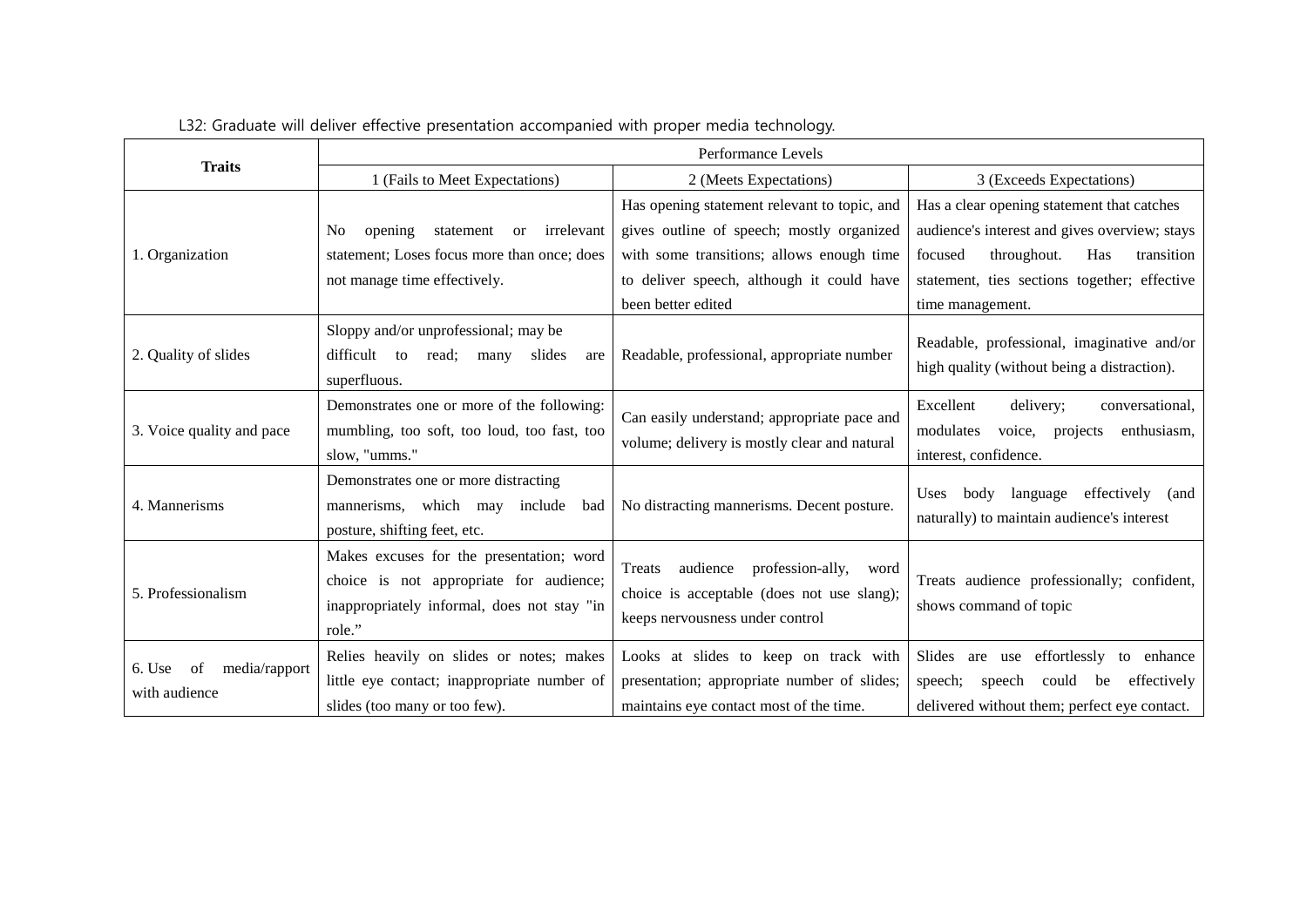| <b>Traits</b>               | Performance Levels                             |                                            |                                               |  |  |  |
|-----------------------------|------------------------------------------------|--------------------------------------------|-----------------------------------------------|--|--|--|
|                             | (Fails to Meet Expectations)                   | 2 (Meets Expectations)                     | 3 (Exceeds Expectations)                      |  |  |  |
|                             | Seems reluctant to engage fully in             | Consistently demonstrates commitment to    | Follows up on ideas and suggestions from      |  |  |  |
| 1. Commitment               | discussions and task assignments               | the project by being prepared for each     | previous meetings and reports findings to the |  |  |  |
|                             |                                                | group meeting                              | group                                         |  |  |  |
|                             | Focuses exclusively on task to be              | Balances the need for task accomplishment  | Volunteers to assist others and shares        |  |  |  |
| 2. Balance between task and | accomplished without regard to team            | with the needs of individuals in the group | information openly                            |  |  |  |
| interpersonal relations     | member or focuses exclusively on               |                                            |                                               |  |  |  |
|                             | interpersonal relations without regard to task |                                            |                                               |  |  |  |
|                             | Does not offer ideas or suggestions that       | Frequently offers helpful ideas or         | Listens actively and shows understanding by   |  |  |  |
| 3. Contributions            | contribute to problem solving                  | suggestions                                | paraphrasing or by acknowledging and          |  |  |  |
|                             |                                                |                                            | building on others' ideas                     |  |  |  |
|                             | Takes the group off track by initiating        | Introduces suggestions and ideas that are  | Uses tact and diplomacy to alert group that   |  |  |  |
| 4. Stays on track           | conversations or discussions unrelated to the  | relevant to the task                       | focus has strayed from the task at hand       |  |  |  |
|                             | task                                           |                                            |                                               |  |  |  |

## L33. Graduate will demonstrate effective interpersonal communication in a team setting.